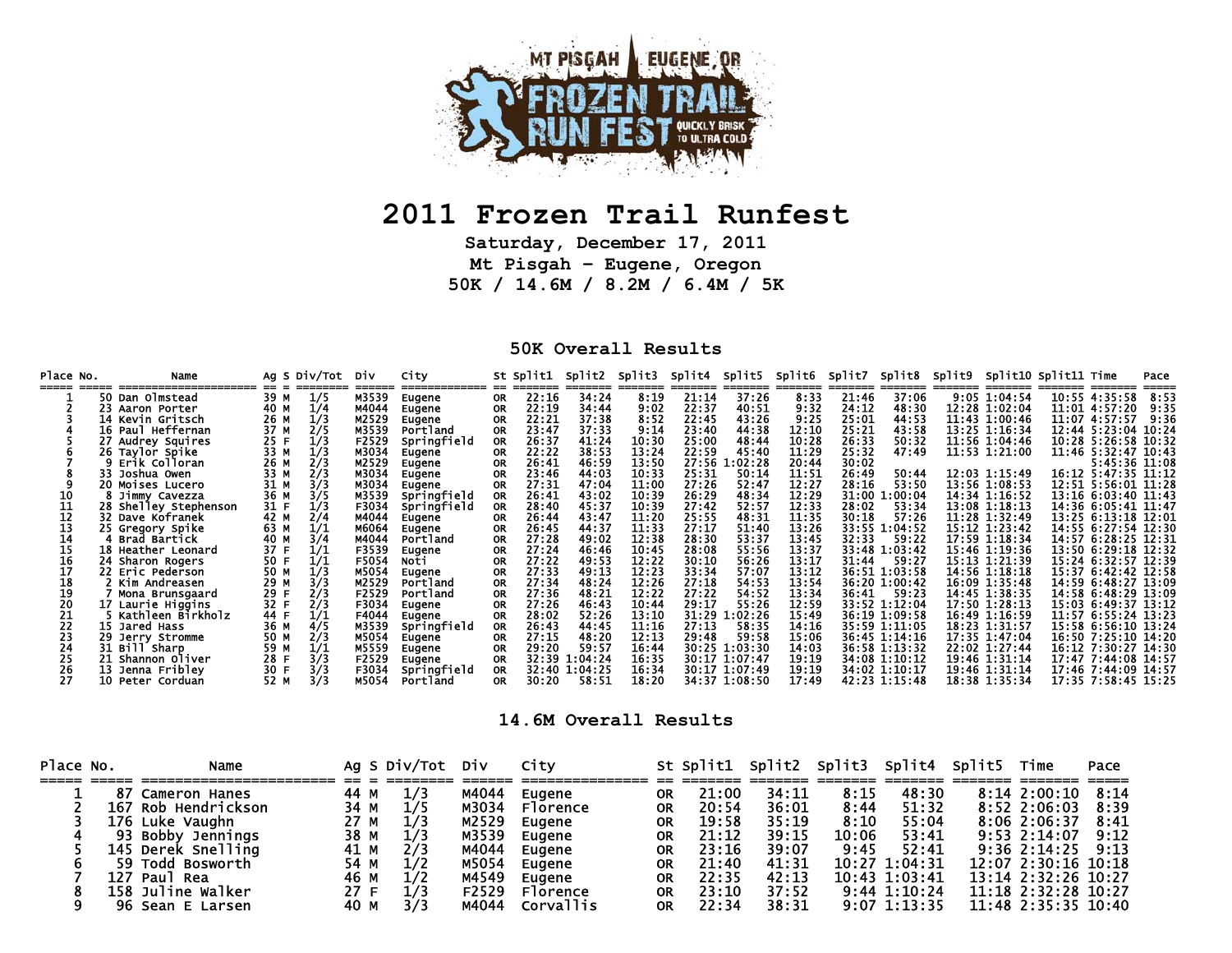| 10 | 116 Jeff Ostler        | 56 M | 1/1 | M5559 | Eugene             | <b>OR</b> | 24:58 | 45:18 | 11:41 1:02:52 | 11:19 2:36:08 10:42 |
|----|------------------------|------|-----|-------|--------------------|-----------|-------|-------|---------------|---------------------|
| 11 | 70 Shelley Durant      | 27 F | 2/3 | F2529 | Eugene             | <b>OR</b> | 24:16 | 45:27 | 12:22 1:02:54 | 11:27 2:36:26 10:43 |
| 12 | 122 Kelly Powell-Smith | 46 F | 1/2 | F4549 | Eugene             | <b>OR</b> | 24:45 | 46:36 | 11:44 1:04:44 | 11:37 2:39:26 10:56 |
| 13 | 104 Rachel Miller      | 35 F | 1/3 | F3539 | Cottage Grove      | <b>OR</b> | 26:19 | 48:31 | 11:20 1:04:50 | 11:18 2:42:18 11:07 |
| 14 | 132 Robert Rotert      | 29 M | 2/3 | M2529 | Eugene             | <b>OR</b> | 24:49 | 46:45 | 11:23 1:06:33 | 13:10 2:42:40 11:09 |
| 15 | 75 Robert Foreman      | 38 M | 2/3 | M3539 | Eugene             | <b>OR</b> | 25:28 | 45:48 | 13:28 1:07:31 | 13:30 2:45:45 11:22 |
| 16 | 114 Scott Noble        | 35 M | 3/3 | M3539 | Eugene             | <b>OR</b> | 28:21 | 52:27 | 13:53 1:05:53 | 11:24 2:51:58 11:47 |
| 17 | 84 Mike Gore           | 32 M | 2/5 | M3034 | Springfield        | <b>OR</b> | 26:17 | 48:56 | 11:52 1:13:42 | 13:05 2:53:52 11:55 |
| 18 | 94 Krista Kerins       | 43 F | 1/1 | F4044 | Eugene             | <b>OR</b> | 28:29 | 52:21 | 13:53 1:06:33 | 12:44 2:54:00 11:56 |
| 19 | 155 Carol Swope        | 33 F | 1/1 | F3034 | <b>MCMinnville</b> | <b>OR</b> | 26:33 | 50:26 | 13:56 1:11:10 | 13:39 2:55:44 12:03 |
| 20 | 71 Jennifer Duringer   | 35 F | 2/3 | F3539 | <b>Brownsville</b> | <b>OR</b> | 27:04 | 53:18 | 12:40 1:10:37 | 14:05 2:57:44 12:11 |
| 21 | 166 Jeanne Kofranek    | 35 F | 3/3 | F3539 | Eugene             | <b>OR</b> | 28:51 | 51:34 | 12:40 1:12:25 | 13:05 2:58:35 12:14 |
| 22 | 160 Steve Walters      | 31 M | 3/5 | M3034 | <b>Beaverton</b>   | <b>OR</b> | 28:01 | 54:34 | 14:02 1:11:20 | 13:03 3:01:00 12:24 |
| 23 | 128 Megan Reeves       | 23 F | 1/1 | F2024 | Coos Bay           | <b>OR</b> | 28:10 | 51:11 | 12:45 1:15:36 | 16:28 3:04:10 12:37 |
| 24 | 133 Brian Rushford     | 46 M | 2/2 | M4549 | Keizer             | <b>OR</b> | 28:33 | 50:01 | 13:30 1:18:17 | 14:59 3:05:20 12:42 |
| 25 | 156 Gwendolyn Thomas   | 48 F | 2/2 | F4549 | Florence           | <b>OR</b> | 28:58 | 52:20 | 13:43 1:17:00 | 13:25 3:05:26 12:42 |
| 26 | $172$ J D Gore         | 53 M | 2/2 | M5054 | Eugene             | <b>OR</b> | 26:37 | 53:36 | 13:23 1:25:29 | 17:53 3:16:58 13:30 |
| 27 | 168 Brian Lacouture    | 33 M | 4/5 | M3034 | Florence           | <b>OR</b> | 28:02 | 52:31 | 13:42 1:33:34 | 16:50 3:24:39 14:02 |
| 28 | 163 Larry Williams     | 75 M | 1/1 | M7579 | Eugene             | <b>OR</b> | 27:06 | 48:41 | 12:02 1:47:00 | 16:31 3:31:20 14:29 |
| 29 | 181 Don Dewitt         | 66 M | 1/1 | M6569 | Eugene             | <b>OR</b> | 32:06 | 58:33 | 14:34 1:33:01 | 18:07 3:36:21 14:50 |
| 30 | 86 Christopher Hampton | 29 M | 3/3 | M2529 | Lebanon            | <b>OR</b> | 26:15 | 49:00 | 12:02 2:10:26 | 20:29 3:58:12 16:19 |

**8.2M Overall Results** 

| Place No. |     | Name                                        |              | Ag S Div/Tot | Div   | City                          |                        | St Split1 | Split2        | Split3 | Time                                       | Pace  |
|-----------|-----|---------------------------------------------|--------------|--------------|-------|-------------------------------|------------------------|-----------|---------------|--------|--------------------------------------------|-------|
| =====     |     | 170 Samuel McElwain                         | 30 M         | 1/3          | M3034 | Eugene                        | <b>OR</b>              | 19:20     | 33:53         |        | 8:06 1:01:19                               | 7:29  |
| 2         |     | 66 David Clark                              | 18 M         | 1/2          | M1519 | Salem                         | <b>OR</b>              | 20:40     | 34:12         |        | 8:25 1:03:17                               | 7:44  |
|           |     | 143 Toby Smith                              | 49 M         | 1/2          | M4549 | Corvallis                     | <b>OR</b>              | 19:35     | 35:43         |        | 9:16 1:04:34                               | 7:53  |
|           | 107 | Caleb Morgan                                | 17 M         | 2/2          | M1519 | Eugene                        | <b>OR</b>              | 21:59     | 38:26         |        | $9:48$ 1:10:13                             | 8:34  |
|           | 108 | David Morgan                                | 43 M         | 1/7          | M4044 | Eugene                        | <b>OR</b>              | 22:03     | 38:36         |        | 9:57 1:10:36                               | 8:37  |
| 6         |     |                                             | 38<br>E      | 1/5          | F3539 |                               | <b>OR</b>              | 21:57     | 39:56         |        | 9:43 1:11:36                               | 8:44  |
|           |     | 134 Stephanie Rushton<br>56 Edward Baumgart | 40 M         | 2/7          | M4044 | Eugene                        | <b>OR</b>              | 21:55     | 40:15         |        | 9:46 1:11:56                               | 8:47  |
| 8         | 169 | Dave Munger                                 | 44 M         | 3/7          | M4044 | <b>Eugene</b><br>Davidson     | <b>NC</b>              | 21:40     | 40:46         |        | 10:21 1:12:47                              | 8:53  |
| 9         |     | 124 Laura Raber                             | 33<br>F      | 1/6          | F3034 | Eagle Point                   | <b>OR</b>              | 22:15     | 41:39         |        | $9:54$ 1:13:48                             | 9:00  |
| 10        | 88  |                                             | 41<br>M      | 4/7          | M4044 |                               | <b>OR</b>              | 22:20     | 42:27         |        | 10:44 1:15:31                              | 9:13  |
| 11        | 95  | James Headings<br>Meg Larsen                | 38<br>F      | 2/5          | F3539 | Eugene<br><b>Corvallis</b>    | <b>OR</b>              | 23:38     | 44:01         |        | 10:38 1:18:17                              | 9:33  |
| 12        |     | 186 Mark Nystrom                            | 42<br>M      | 5/7          | M4044 | Eugene                        | <b>OR</b>              | 24:05     | 43:31         |        | 10:54 1:18:30                              | 9:35  |
| 13        |     | 139 Heather Shaw                            | 44<br>F      | 1/3          | F4044 | Eugene                        | <b>OR</b>              |           |               |        | 10:56 1:19:00                              | 9:38  |
| 14        | 109 |                                             | 42<br>F      | 2/3          | F4044 |                               | <b>OR</b>              | 25:54     | 46:03         |        | 10:55 1:22:52 10:07                        |       |
| 15        | 185 | Tiese Morgan<br>John Hall                   | 55<br>М      | 1/1          | M5559 | Eugene                        | <b>OR</b>              | 24:57     | 47:35         |        | 11:07 1:23:39                              | 10:13 |
| 16        | 85  | Danuta Greblowska                           | 30<br>F      | 2/6          | F3034 | Eugene                        | <b>OR</b>              | 26:47     | 46:44         |        | 11:21 1:24:52 10:21                        |       |
| 17        |     | 178 Catie Jenkins                           | 30<br>F      | 3/6          | F3034 | Eugene<br>Eugene              | <b>OR</b>              | 26:40     | 49:09         |        | 11:10 1:26:59 10:37                        |       |
| 18        |     | 77 Kori Frasier                             | 54<br>F      | 1/3          | F5054 | Coquille                      | <b>OR</b>              | 26:43     | 49:24         |        | 10:54 1:27:01 10:37                        |       |
| 19        | 120 | Jay Pezzotti                                | 25 M         | 1/2          | M2529 |                               | <b>OR</b>              | 25:48     | 51:02         |        | 10:48 1:27:38 10:42                        |       |
| 20        | 177 | Jenna Borberg                               | 35 F         | 3/5          | F3539 | Eugene                        | <b>OR</b>              | 26:35     | 49:42         |        | 11:23 1:27:40 10:42                        |       |
| 21        |     | 105 Todd Miller                             | 43 M         | 6/7          | M4044 | Eugene                        | <b>OR</b>              | 26:58     | 48:57         |        | 11:58 1:27:53                              | 10:44 |
| 22        | 180 | Joe Santiago                                | 31<br>м      | 2/3          | M3034 | Eugene                        | <b>OR</b>              | 28:19     | 48:36         |        | 12:04 1:28:59                              | 10:51 |
| 23        | 129 | Dawnetta Rios                               | 36<br>F      | 4/5          | F3539 | Eugene                        | <b>OR</b>              | 26:45     | 49:58         |        | 12:20 1:29:03                              | 10:52 |
| 24        | 135 | David Saenger                               | 43<br>M      | 7/7          | M4044 | Eugene                        |                        | 22:14     | 51:32         |        | 15:38 1:29:24                              | 10:55 |
| 25        | 97  |                                             | 52<br>F      | 2/3          | F5054 | Eugene                        | <b>OR</b>              | 28:21     | 51:12         |        | 12:12 1:31:45 11:12                        |       |
| 26        | 67  | Annie Leger<br>Jonathan Clark               | 46 M         | 2/2          | M4549 | Eugene<br>Salem               | <b>OR</b><br><b>OR</b> | 28:12     | 51:54         |        | 12:13 1:32:19                              | 11:16 |
| 27        | 179 | Nicholas Hammond                            | 32<br>F      | 4/6          | F3034 |                               |                        | 28:17     | 54:37         |        | 13:02 1:35:56 11:42                        |       |
| 28        | 115 |                                             | 31<br>М      | 3/3          | M3034 | Springfield                   | <b>OR</b><br><b>OR</b> | 28:10     | 55:31         |        | 13:37 1:37:18 11:52                        |       |
| 29        | 157 | David Ogorman                               | 27           |              | F2529 | Corvallis<br><b>Corvallis</b> |                        | 28:06     | 55:39         |        |                                            |       |
| 30        |     | Stephanie Vomocil                           | F<br>25<br>F | 1/3          | F2529 |                               | <b>OR</b>              | 28:15     | 55:33         |        | 13:35 1:37:20 11:53<br>14:09 1:37:57 11:57 |       |
|           |     | 148 Courtney Stephenson                     |              | 2/3          |       | Springfield                   | <b>OR</b>              |           | 55:12         |        |                                            |       |
| 31        |     | 142 Scott Smith                             | 38 M         | 1/2          | M3539 | Harrisburg                    | <b>OR</b>              | 29:32     |               |        | 13:27 1:38:11 11:59                        |       |
| 32        | 51  | David Alexander                             | 38 M         | 2/2          | M3539 | Eugene                        | 0R                     | 28:54     | 59:58         |        | 13:42 1:42:34                              | 12:31 |
| 33        | 149 | Nathanael Stice                             | 27 M         | 2/2          | M2529 | Springfiled                   | <b>OR</b>              |           | 27:53 1:02:18 |        | 14:29 1:44:40                              | 12:46 |
| 34        |     | 171 Rashi Arora                             | 36 F         | 5/5          | F3539 | Eugene                        | <b>OR</b>              |           | 30:21 1:00:37 |        | 13:44 1:44:42 12:47                        |       |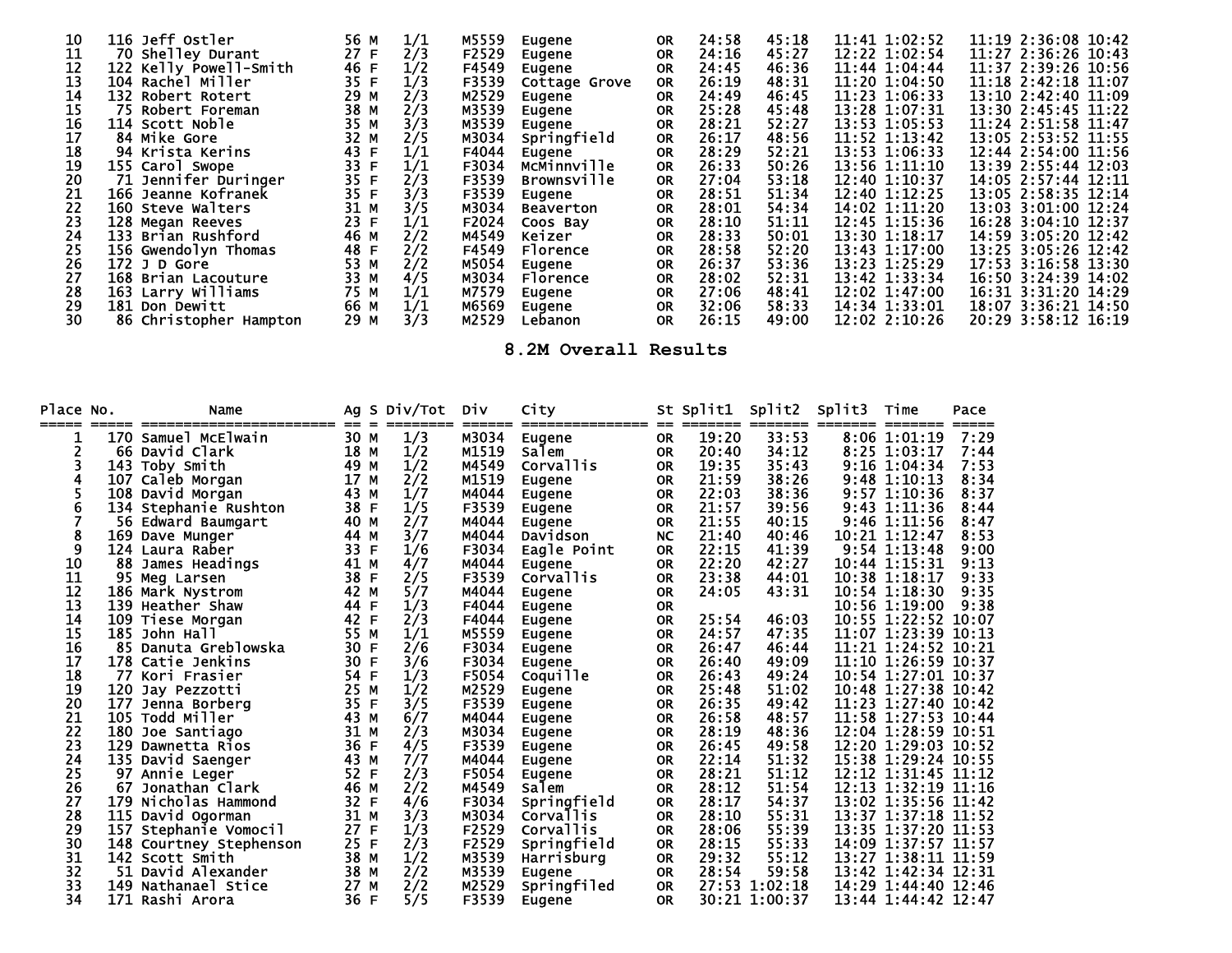| 35 | 144 Jane Snar         | 41 F |     | Springfield<br>F4044 | <b>OR</b> | 31:09 1:00:33  | 13:06 1:44:48 12:47 |
|----|-----------------------|------|-----|----------------------|-----------|----------------|---------------------|
| 36 | 83 Bob Golly          | 76 M |     | M7579<br>Eugene      | <b>OR</b> | 57:37<br>31:34 | 16:32 1:45:43 12:54 |
| 37 | 137 Sarah Schnitzius  | 33 F | 5/6 | F3034<br>Eugene      | <b>OR</b> | 30:32 1:02:06  | 13:48 1:46:26 12:59 |
| 38 | 64 Robert Choi        | 50 M |     | Springfield<br>M5054 | <b>OR</b> |                | 16:05 1:50:00 13:25 |
| 39 | 106 Brooke Mittermann | 27 F |     | Milwuakie<br>F2529   | <b>OR</b> | 31:47 1:03:51  | 15:51 1:51:29 13:36 |
| 40 | 102 Nichol Merrill    | 34 F | 6/6 | F3034<br>Albanv      | <b>OR</b> | 31:49 1:03:58  | 15:43 1:51:30 13:36 |
| 41 | 79 Robert Fuquay      | 64 M |     | м6064<br>Tualatin    | <b>OR</b> | 32:44 1:11:01  | 16:24 2:00:09 14:40 |
| 42 | 78 Glenna Fuquay      | 52 F |     | F5054<br>Tualatin    | <b>OR</b> | 32:45 1:11:14  | 16:18 2:00:17 14:41 |

**6.4M Overall Results**

| Place No.<br>===== |     | Name<br>____________    | $=$  | $=$ | Ag S Div/Tot | Div   | City<br>========== |           |              | St Split1 Split2 Time |                     | Pace  |
|--------------------|-----|-------------------------|------|-----|--------------|-------|--------------------|-----------|--------------|-----------------------|---------------------|-------|
|                    |     | 125 Tyrone Raber        | 34 M |     | 1/4          | M3034 | Eagle Point        | <b>OR</b> | 56:06        |                       | 9:16 1:05:22        | 10:13 |
| 2                  |     | 60 Michael Brown        | 23   | M   | 1/1          | M2024 | Lake Oswego        | <b>OR</b> | 57:52        |                       | 9:26 1:07:18 10:31  |       |
| 3                  | 175 | Jonathan Kehl           | 39   | М   | 1/4          | M3539 | Eugene             | <b>OR</b> | 58:09        |                       | 10:05 1:08:14 10:40 |       |
| 4                  |     | 117 Julie Parker        | 54 F |     | 1/5          | F5054 | Cottage Grove      | <b>OR</b> | 57:22        |                       | 10:55 1:08:17 10:41 |       |
| 5                  |     | 159 Matthew Walker      | 18   | м   | 1/1          | M1519 | North Bend         | <b>OR</b> | 59:11        |                       | 9:32 1:08:43 10:45  |       |
| 6                  |     | 192 P J Bush            | 29   | м   | 1/2          | M2529 | Springfield        | <b>OR</b> | 58:45        |                       | 10:01 1:08:46 10:45 |       |
| 7                  |     | 100 Dane Martin         | 25   | м   | 2/2          | M2529 | North Bend         | <b>OR</b> | 59:13        |                       | 9:34 1:08:47 10:45  |       |
| 8                  |     | 154 Lynn Swanson        | 59   | F   | 1/3          | F5559 | Cottage Grove      | <b>OR</b> | 59:31        |                       | 10:16 1:09:47 10:55 |       |
| 9                  |     | 112 Jeni Murphy         | 35   | F   | 1/4          | F3539 | Dexter             | <b>OR</b> | 59:00        |                       | 10:48 1:09:48 10:55 |       |
| 10                 |     | 141 Jonathan Sims       | 37   | М   | 2/4          | M3539 | Eugene             |           | OR 1:02:34   |                       | 9:48 1:12:22 11:19  |       |
| 11                 |     | 162 Chuck Whiteley      | 54   | м   | 1/3          | M5054 | Medford            |           | OR 1:02:37   |                       | 9:47 1:12:24 11:19  |       |
| 12                 |     | 68 Vince Dame           | 39   | м   | 3/4          | M3539 | Springfield        |           | OR $1:01:10$ |                       | 11:22 1:12:32 11:20 |       |
| 13                 |     | 193 Mark McCaffery      | 31   | M   | 2/4          | M3034 | Eugene             |           | OR 1:00:22   |                       | 12:12 1:12:34 11:21 |       |
| 14                 |     | 99 Candace Lovato       | 37   | F   | 2/4          | F3539 | Springfield        |           | OR 1:01:57   |                       | 11:44 1:13:41 11:31 |       |
| 15                 |     | 184 Kristi Skoog        | 49   | F   | 1/3          | F4549 | Eugene             |           | OR 1:02:10   |                       | 11:44 1:13:54       | 11:33 |
| 16                 |     | 138 Jay Sexton          | 53   | М   | 2/3          | M5054 | Philomath          |           | OR 1:05:38   |                       | $10:47$ 1:16:25     | 11:57 |
| 17                 |     | 191 Rodrigo Hidalgo     | 34   | M   | 3/4          | M3034 | Eugene             |           | OR 1:06:27   |                       | 10:25 1:16:52       | 12:01 |
| 18                 |     | 194 Elaine Duquette     | 43   | F   | 1/1          | F4044 | Eugene             |           | OR 1:03:42   |                       | 13:27 1:17:09       | 12:04 |
| 19                 |     | 91 Lauren Horton        | 54   | F   | 2/5          | F5054 | Springfield        |           | OR 1:06:44   |                       | 13:17 1:20:01 12:31 |       |
| 20                 | 119 | Naima Petewon           | 52   | F   | 3/5          | F5054 | Springfield        |           | OR 1:06:49   |                       | 13:14 1:20:03       | 12:31 |
| 21                 |     | 190 Arnie Abrams        | 58   | M   | 1/1          | M5559 | Ashland            |           | OR 1:07:50   |                       | 14:16 1:22:06 12:50 |       |
| 22                 |     | <b>140 Annette Sims</b> | 36   | F   | 3/4          | F3539 | Eugene             |           | OR 1:10:37   |                       | 13:42 1:24:19       | 13:11 |
| 23                 |     | 118 Mercia Petewon      | 33   | F   | 1/2          | F3034 | Eugene             |           | OR 1:12:09   |                       | 13:37 1:25:46 13:25 |       |
| 24                 |     | 57 Tom Berrey           | 51   | М   | 3/3          | M5054 | <b>Corvallis</b>   |           | OR 1:11:45   |                       | 17:20 1:29:05       | 13:56 |
| 25                 |     | 101 Melissa Matella     | 30   | F   | 2/2          | F3034 | Eugene             |           | OR 1:17:46   |                       | 14:53 1:32:39       | 14:29 |
| 26                 |     | 130 Garrett Roberts     | 31   | M   | 4/4          | M3034 | Eugene             |           | OR 1:17:43   |                       | 14:58 1:32:41 14:29 |       |
| 27                 |     | 189 Mary Abrams         | 58   | F   | 2/3          | F5559 | Ashland            |           | OR 1:18:49   |                       | 15:29 1:34:18       | 14:44 |
| 28                 |     | 92 Paula Hunt           | 49   | F   | 2/3          | F4549 | Corvallis          |           | OR 1:20:33   |                       | 14:39 1:35:12       | 14:53 |
| 29                 |     | 146 Shelley Starkey     | 51   | F   | 4/5          | F5054 | Corvallis          |           | OR 1:20:36   |                       | 14:37 1:35:13       | 14:53 |
| 30                 |     | 65 Ian Ciechanowski     | 39   | M   | 4/4          | M3539 | Corvallis          |           | OR 1:24:05   |                       | 15:34 1:39:39       | 15:35 |
| 31                 | 98  | Intaba Liff-Anderson    | 55   | F   | 3/3          | F5559 | Philomath          |           | OR 1:30:27   |                       | 16:22 1:46:49       | 16:42 |
| 32                 |     | 123 Kim Pruitt          | 38   | F   | 4/4          | F3539 | <b>Florence</b>    |           | OR 1:37:21   |                       | 17:07 1:54:28       | 17:54 |
| 33                 |     | 152 Karen Sutherland    | 46   | F   | 3/3          | F4549 | <b>Bandon</b>      |           | OR 1:48:20   |                       | 24:41 2:13:01 20:47 |       |
| 34                 |     | 153 Samantha Sutherland | 19   | F   | 1/1          | F1519 | <b>Bandon</b>      |           | OR 1:48:37   |                       | 24:25 2:13:02       | 20:48 |
| 35                 |     | 63 Nancy Ceccanese      | 51   | F   | 5/5          | F5054 | Eugene             |           | OR 2:22:31   |                       | 20:04 2:42:35 25:25 |       |

## **5K Overall Results**

| Place No. | Name                  |      | Ag S Div/Tot Div City |       |                   |           | St Time     | Pace        |
|-----------|-----------------------|------|-----------------------|-------|-------------------|-----------|-------------|-------------|
|           |                       |      |                       |       |                   |           |             |             |
|           | 147 Joel Staver       | 29 M | 1/1                   | M2529 | Eugene            | <b>OR</b> | 25:52 8:20  |             |
|           | 73 David Feeney       | 44 M | 1/2                   | M4044 | Vancouver         | WA        | 27:35 8:53  |             |
|           | 165 Charles Young     | 65 M | 1/1                   | M6569 | Rosebura          | <b>OR</b> | 27:50 8:58  |             |
|           | 113 Timothy Murphy    | 39 M | 1/1                   | M3539 | Dexter            | <b>OR</b> | 28:38 9:13  |             |
|           | 150 Natalie Stiffler  | 24 F | 1/1                   | F2024 | Eugene            | <b>OR</b> | 29:43 9:34  |             |
|           | <b>188 Guy Polson</b> | 46 M | 1/1                   |       | M4549 Springfield | <b>OR</b> | 31:25 10:07 |             |
|           | 131 Michele Roering   | 42 F | 1/4                   | F4044 | Eugene            | <b>OR</b> |             | 33:07 10:40 |